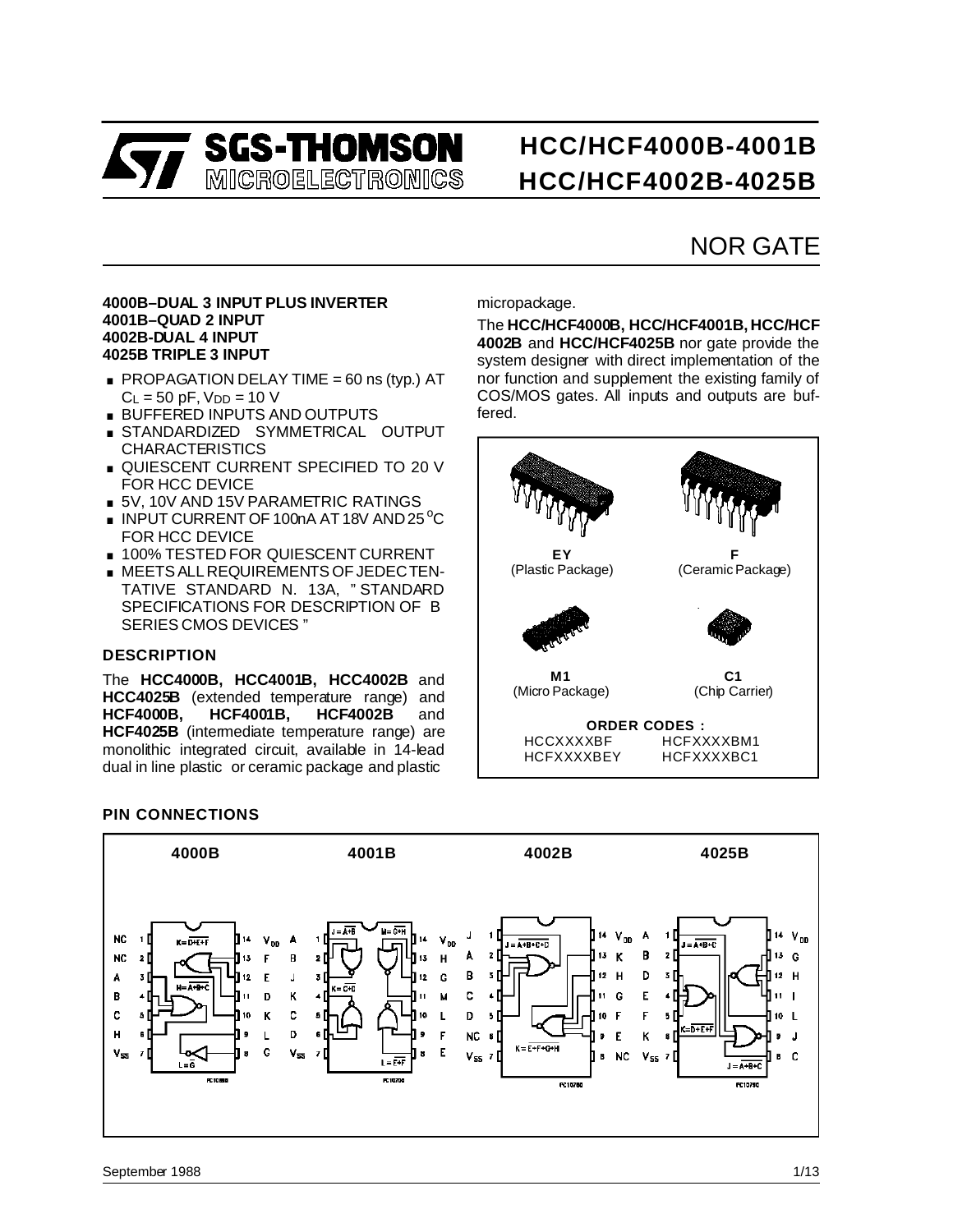#### **ABSOLUTE MAXIMUM RATING**

| Symbol                      | <b>Parameter</b>                                                                                                       | Value                              | Unit                         |
|-----------------------------|------------------------------------------------------------------------------------------------------------------------|------------------------------------|------------------------------|
| $V_{DD}$ *                  | Supply Voltage: HCC Types<br><b>HCF</b> Types                                                                          | $-0.5$ to $+20$<br>$-0.5$ to $+18$ |                              |
| Vi                          | Input Voltage                                                                                                          | $-0.5$ to $V_{DD} + 0.5$           |                              |
|                             | DC Input Current (any one input)                                                                                       | ± 10                               | mA                           |
| $P_{\text{tot}}$            | Total Power Dissipation (per package)<br>Dissipation per Output Transistor<br>for Top = Full Package Temperature Range | 200<br>100                         | mW<br>mW                     |
| $\mathsf{T}_{\mathsf{op}}$  | Operating Temperature: HCC Types<br><b>HCF</b> Types                                                                   | $-55$ to $+125$<br>$-40$ to $+85$  | $^{\circ}$ C<br>$^{\circ}$ C |
| $\mathsf{T}_{\mathsf{stq}}$ | Storage Temperature                                                                                                    | $-65$ to $+150$                    | $^{\circ}$ C                 |

Stresses above those listed under "Absolute Maximum Ratings" may cause permanent damage to the device. This is a stress rating only and functional operation of the device at these or any other conditions above those indicated in theoperational sections of this specification is not implied. Exposure to absolute maximum rating conditions for external periods may affect device reliability.

\* All voltage values are referred to Vss pin voltage.

#### **RECOMMENDED OPERATING CONDITIONS**

| <b>Symbol</b>              | Parameter                        | Value           | Unit         |
|----------------------------|----------------------------------|-----------------|--------------|
| V <sub>DD</sub>            | Supply Voltage: HCC Types        | 3 to 18         |              |
|                            | <b>HCF</b> Types                 | 3 to 15         |              |
| Vı                         | Input Voltage                    | 0 to $V_{DD}$   |              |
| $\mathsf{T}_{\mathsf{op}}$ | Operating Temperature: HCC Types | $-55$ to $+125$ | $^{\circ}$ C |
|                            | <b>HCF</b> Types                 | $-40$ to $+85$  | $^{\circ}$ C |

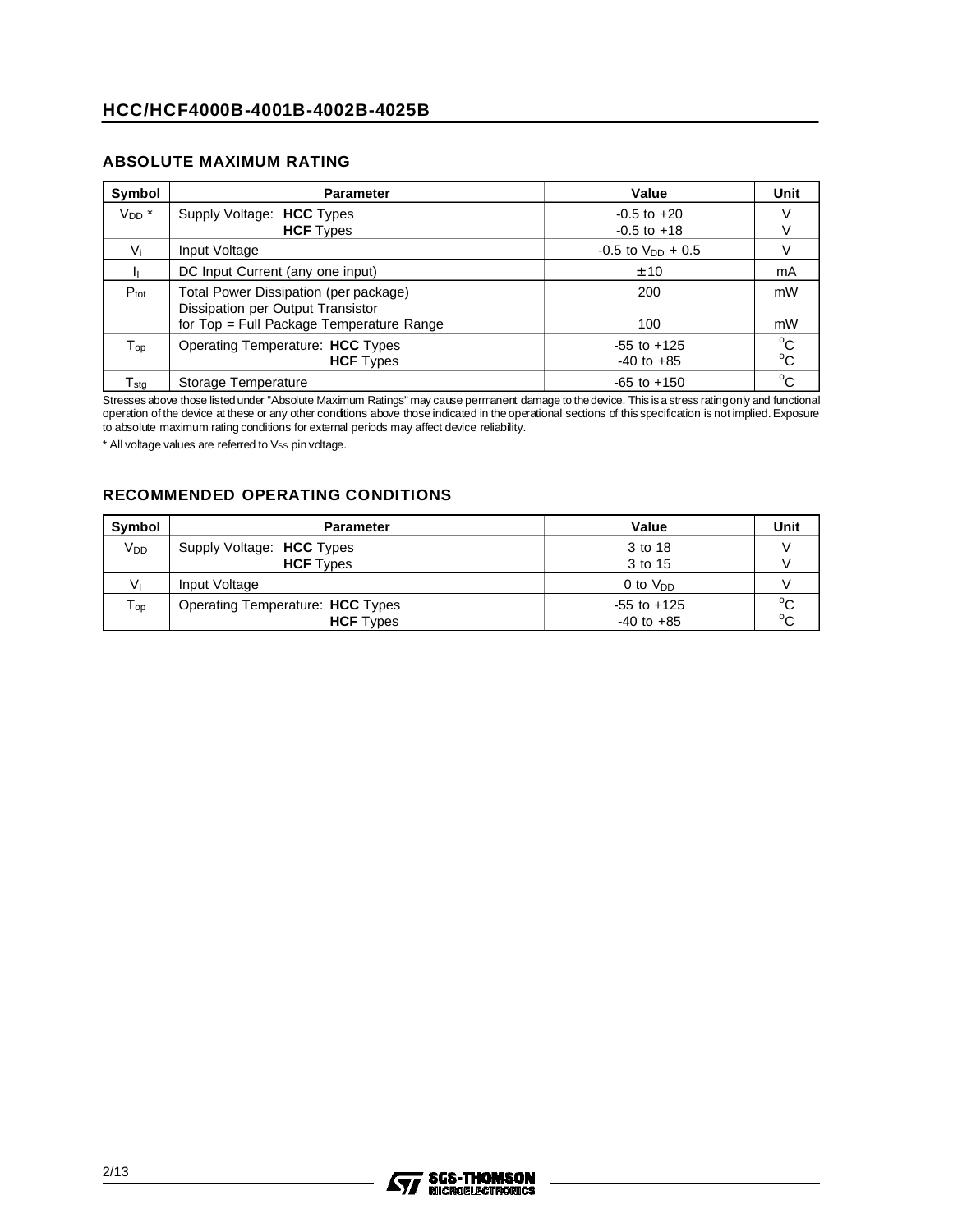#### **SCHEMATIC AND LOGIC DIAGRAMS**



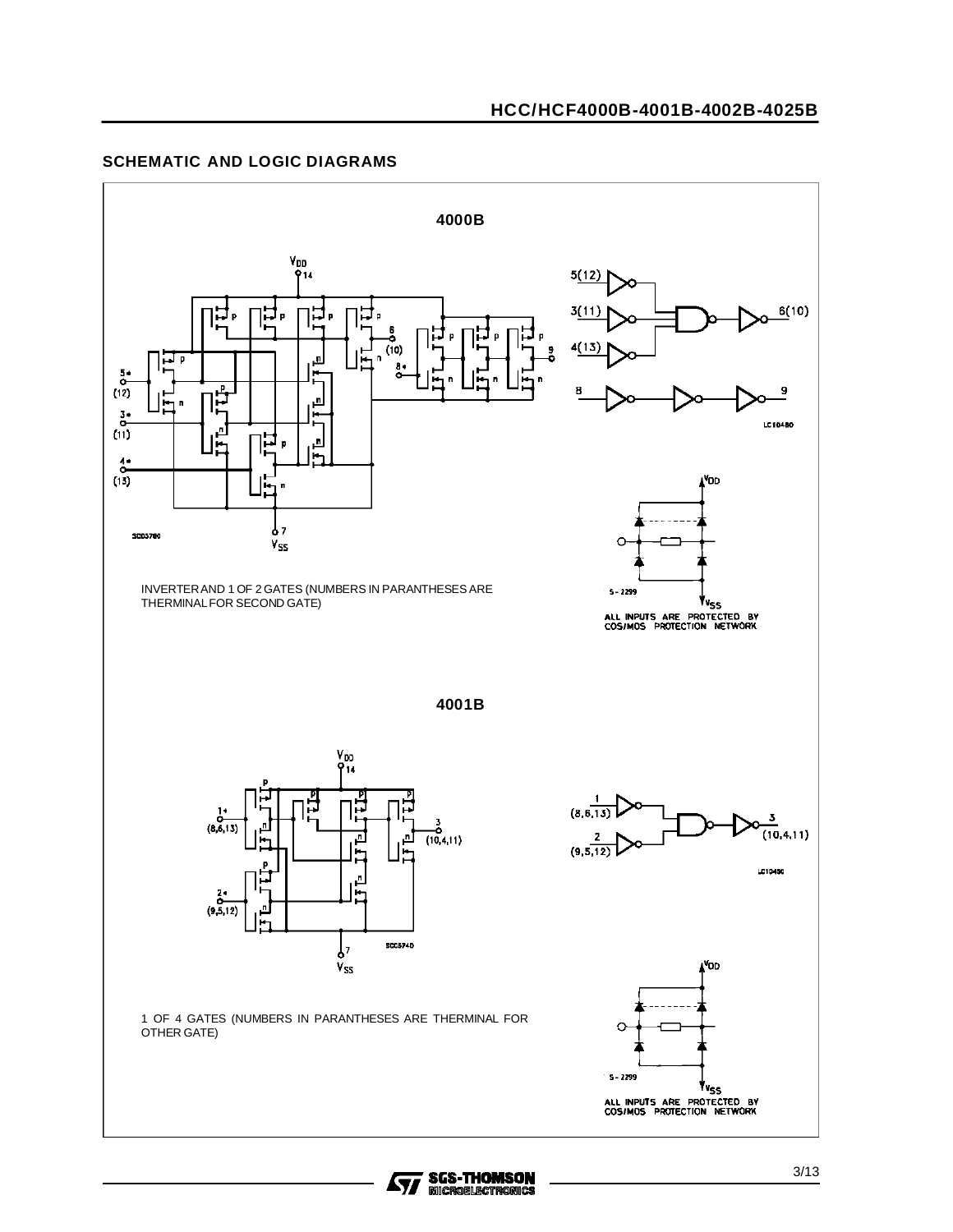#### **HCC/HCF4000B-4001B-4002B-4025B**

#### **SCHEMATIC AND LOGIC DIAGRAMS** (continued)



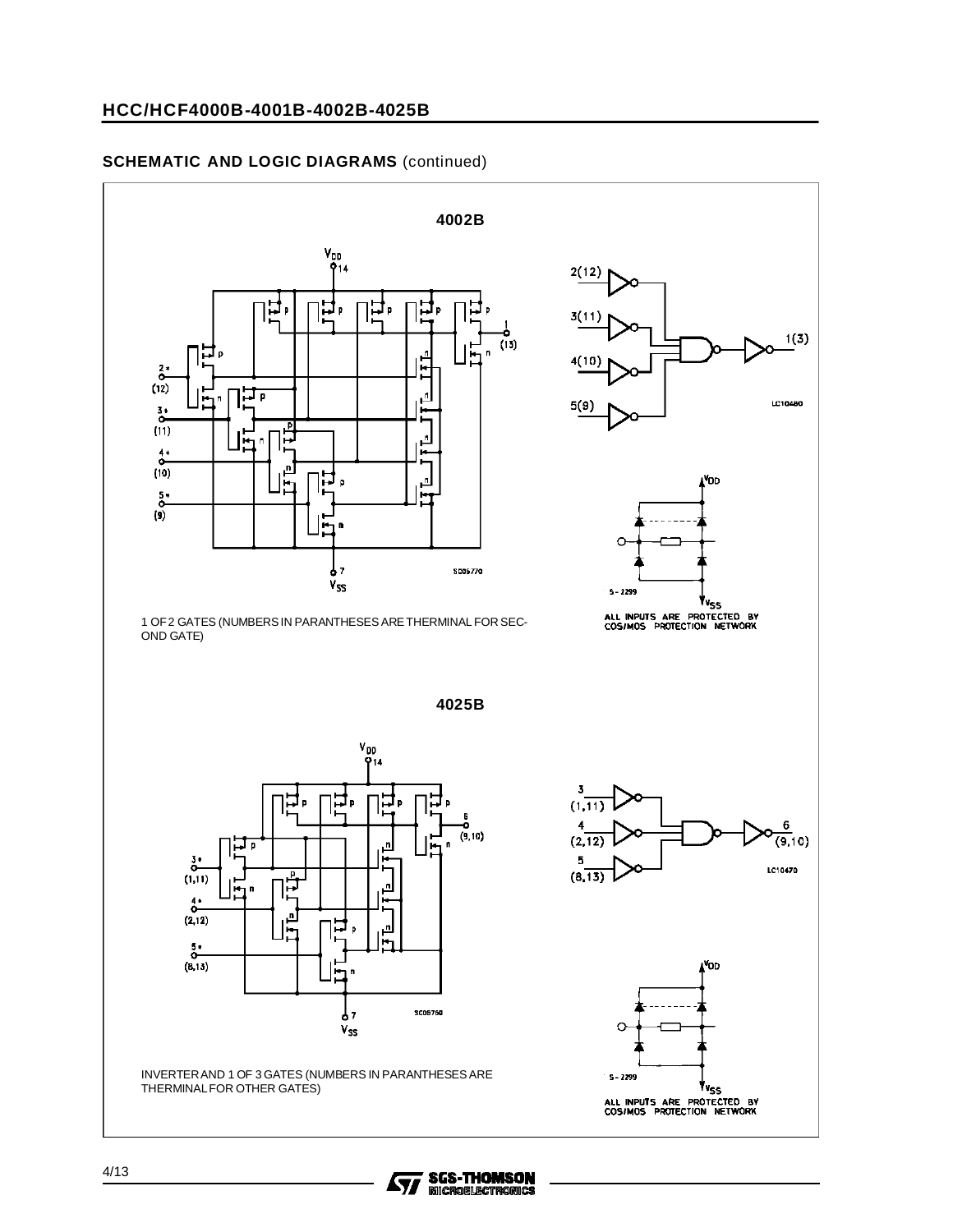|                                   |                      |                            |                | <b>Test Conditios</b> |           |                        |                |                   |                | Value          |                |                     |      |        |
|-----------------------------------|----------------------|----------------------------|----------------|-----------------------|-----------|------------------------|----------------|-------------------|----------------|----------------|----------------|---------------------|------|--------|
| Symbol                            | <b>Parameter</b>     |                            | V <sub>1</sub> | Vo                    | $I$ lol   | <b>V</b> <sub>DD</sub> |                | TLow <sup>*</sup> |                | $25^{\circ}$ C |                | T <sub>HIGH</sub> * |      | Unit   |
|                                   |                      |                            | (V)            | (V)                   | $(\mu A)$ | (V)                    | Min.           | Max.              | Min.           | Typ.           | Max.           | Min.                | Max. |        |
| $\mathsf{I}_{\mathsf{L}}$         | Quiescent            |                            | 0/5            |                       |           | 5                      |                | 0.25              |                | 0.01           | 0.25           |                     | 7.5  |        |
|                                   | Current              | <b>HCC</b>                 | 0/10           |                       |           | 10                     |                | 0.5               |                | 0.01           | 0.5            |                     | 15   |        |
|                                   |                      | Types                      | 0/15           |                       |           | 15                     |                | 1                 |                | 0.01           | 1              |                     | 30   | μA     |
|                                   |                      |                            | 0/20           |                       |           | 20                     |                | 5                 |                | 0.02           | 5              |                     | 150  |        |
|                                   |                      | <b>HCF</b>                 | 0/5            |                       |           | 5                      |                | $\mathbf{1}$      |                | 0.01           | 1              |                     | 7.5  |        |
|                                   |                      | <b>Types</b>               | 0/10           |                       |           | 10                     |                | $\overline{2}$    |                | 0.01           | $\overline{c}$ |                     | 15   |        |
|                                   |                      |                            | 0/15           |                       |           | 15                     |                | 4                 |                | 0.01           | 4              |                     | 30   |        |
| V <sub>OH</sub>                   | Output High          |                            | 0/5            |                       | < 1       | 5                      | 4.95           |                   | 4.95           |                |                | 4.95                |      |        |
|                                   | Voltage              |                            | 0/10           |                       | < 1       | 10                     | 9.95           |                   | 9.95           |                |                | 9.95                |      | $\vee$ |
|                                   |                      |                            | 0/15           |                       | < 1       | 15                     | 14.95          |                   | 14.95          |                |                | 14.95               |      |        |
| VOL                               | Output Low           |                            | 5/0            |                       | < 1       | 5                      |                | 0.05              |                |                | 0.05           |                     | 0.05 |        |
|                                   | Voltage              |                            | 10/0           |                       | < 1       | 10                     |                | 0.05              |                |                | 0.05           |                     | 0.05 | V      |
|                                   |                      |                            | 15/0           |                       | < 1       | 15                     |                | 0.05              |                |                | 0.05           |                     | 0.05 |        |
| V <sub>IH</sub>                   | Input High           |                            |                | 0.5/4.5               | < 1       | 5                      | 3.5            |                   | 3.5            |                |                | 3.5                 |      |        |
|                                   | Voltage              |                            |                | 1/9                   | < 1       | 10                     | $\overline{7}$ |                   | $\overline{7}$ |                |                | $\overline{7}$      |      | V      |
|                                   |                      |                            |                | 1.5/13.5              | < 1       | 15                     | 11             |                   | 11             |                |                | 11                  |      |        |
| $V_{IL}$                          | Input Low            |                            |                | 4.5/0.5               | < 1       | 5                      |                | 1.5               |                |                | 1.5            |                     | 1.5  |        |
|                                   | Voltage              |                            |                | 9/1                   | < 1       | 10                     |                | 3                 |                |                | 3              |                     | 3    | V      |
|                                   |                      |                            |                | 13.5/1.5              | < 1       | 15                     |                | $\overline{4}$    |                |                | 4              |                     | 4    |        |
| <b>I</b> OH                       | Output               |                            | 0/5            | 2.5                   |           | 5                      | $-2$           |                   | $-1.6$         | $-3.2$         |                | $-1.15$             |      |        |
|                                   | <b>Drive</b>         | <b>HCC</b>                 | 0/5            | 4.6                   |           | 5                      | $-0.64$        |                   | $-0.51$        | $-1$           |                | $-0.36$             |      |        |
|                                   | Current              | Types                      | 0/10           | 9.5                   |           | 10                     | $-1.6$         |                   | $-1.3$         | $-2.6$         |                | $-0.9$              |      |        |
|                                   |                      |                            | 0/15           | 13.5                  |           | 15                     | $-4.2$         |                   | $-3.4$         | $-6.8$         |                | $-2.4$              |      | mA     |
|                                   |                      |                            | 0/5            | 2.5                   |           | 5                      | $-1.53$        |                   | $-1.36$        | $-3.2$         |                | $-1.1$              |      |        |
|                                   |                      | <b>HCF</b>                 | 0/5            | 4.6                   |           | 5                      | $-0.52$        |                   | $-0.44$        | $-1$           |                | $-0.36$             |      |        |
|                                   |                      | <b>Types</b>               | 0/10           | 9.5                   |           | 10                     | $-1.3$         |                   | $-1.1$         | $-2.6$         |                | $-0.9$              |      |        |
|                                   |                      |                            | 0/15           | 13.5                  |           | 15                     | $-3.6$         |                   | $-3.0$         | $-6.8$         |                | $-2.4$              |      |        |
| $I_{OL}$                          | Output               | <b>HCC</b>                 | 0/5            | 0.4                   |           | 5                      | 0.64           |                   | 0.51           | $\mathbf{1}$   |                | 0.36                |      |        |
|                                   | Sink                 | <b>Types</b>               | 0/10           | 0.5                   |           | 10                     | 1.6            |                   | 1.3            | 2.6            |                | 0.9                 |      |        |
|                                   | Current              |                            | 0/15           | 1.5                   |           | 15                     | 4.2            |                   | 3.4            | 6.8            |                | 2.4                 |      | mA     |
|                                   |                      | <b>HCF</b>                 | 0/5            | 0.4                   |           | 5                      | 0.52           |                   | 0.44           | $\mathbf{1}$   |                | 0.36                |      |        |
|                                   |                      | <b>Types</b>               | 0/10           | 0.5                   |           | 10                     | 1.3            |                   | 1.1            | 2.6            |                | 0.9                 |      |        |
|                                   |                      |                            | 0/15           | 1.5                   |           | 15                     | 3.6            |                   | 3.0            | 6.8            |                | 2.4                 |      |        |
| $I_{\text{IH}}$ , $I_{\text{IL}}$ | Input<br>Leakage     | <b>HCC</b><br><b>Types</b> | 0/18           | Any Input             |           | 18                     |                | ±0.1              |                | $\pm 10^{ -5}$ | ±0.1           |                     | ±1   | μA     |
|                                   | Current              | <b>HCF</b><br><b>Types</b> | 0/15           |                       |           | 15                     |                | ±0.3              |                | $\pm 10^{ -5}$ | ±0.3           |                     | ±1   |        |
| C <sub>1</sub>                    | Input<br>Capacitance |                            |                | Any Input             |           |                        |                |                   |                | 5              | 7.5            |                     |      | pF     |

#### **STATIC ELECTRICAL CHARACTERISTICS** (over recommended operating conditions)

\* T<sub>LOW</sub> = -55 °C for HCC device: -40 °C for HCF device.

 $*$  T<sub>HIGH</sub> =  $+125$  °C for HCC device:  $+85$  °C for HCF device.

The Noise Margin for both "1" and "0" level is: 1V min. with  $V_{DD} = 5 V$ , 2 V min. with  $V_{DD} = 10 V$ , 2.5 V min. with V<sub>DD</sub> = 15 V

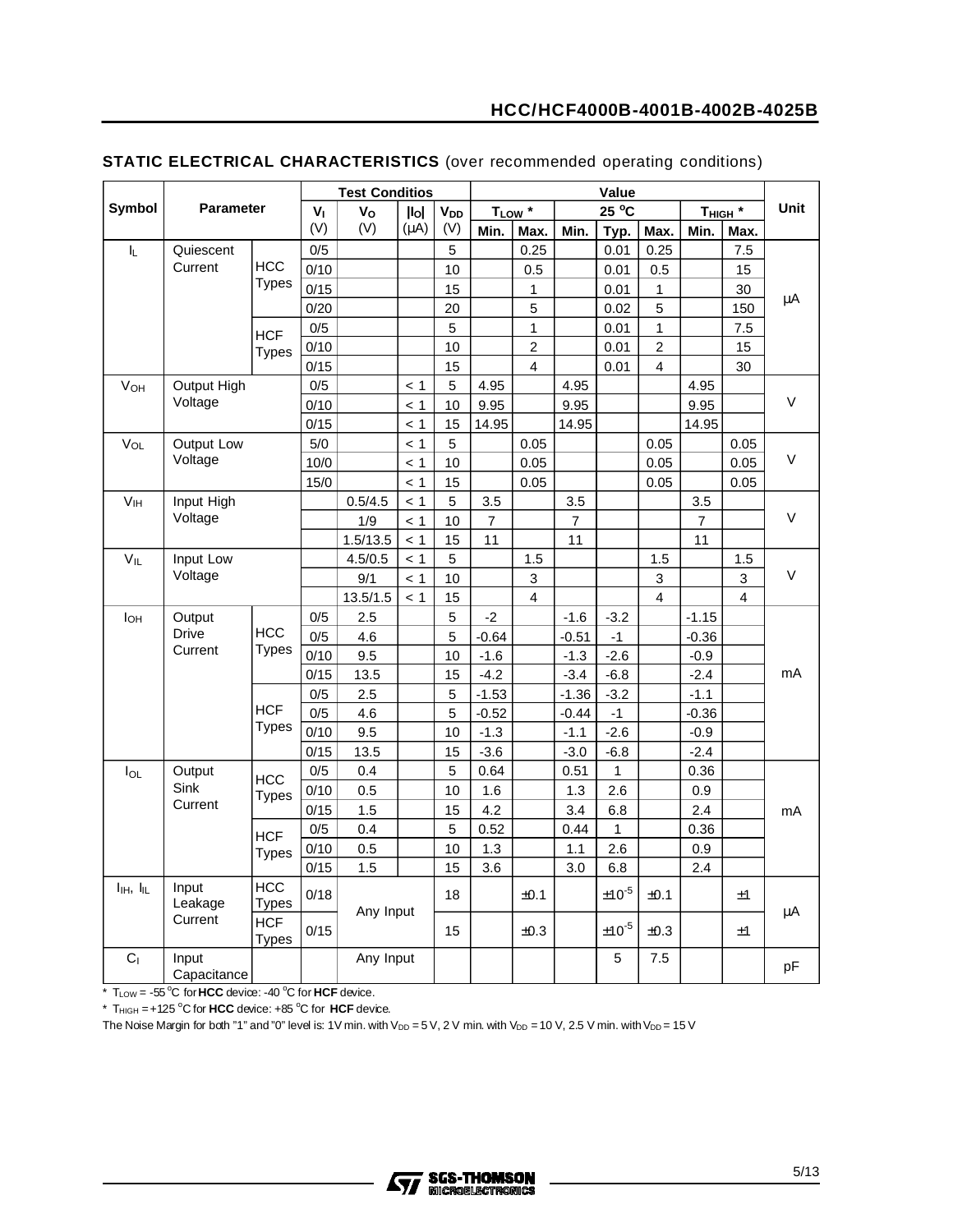**DYNAMIC ELECTRICAL CHARACTERISTICS** (T<sub>amb</sub> = 25 <sup>o</sup>C, C<sub>L</sub> = 50 pF, R<sub>L</sub> = 200 KΩ, typical temperature coefficent for all V<sub>DD</sub> values is 03 %/ $^{\circ}$ C, all input rise and fall times= 20 ns)

| Symbol                  | <b>Parameter</b>       | <b>Test Conditions</b> |              |      | Value |      | Unit |
|-------------------------|------------------------|------------------------|--------------|------|-------|------|------|
|                         |                        |                        | $V_{DD}$ (V) | Min. | Typ.  | Max. |      |
| t <sub>PHL</sub>        | Propagation Delay Time |                        | 5            |      | 125   | 250  |      |
| <b>t</b> <sub>PLH</sub> |                        |                        | 10           |      | 60    | 120  | ns   |
|                         |                        |                        | 5            |      | 45    | 90   |      |
| t <sub>THL</sub>        | <b>Transition Time</b> |                        | 5            |      | 100   | 200  |      |
| t <sub>TLH</sub>        |                        |                        | 10           |      | 50    | 100  | ns   |
|                         |                        |                        | 15           |      | 40    | 80   |      |



Typical Output High (source) Current Characteristics



Typical Output Low (sink) Current Characteristics Minimum Output Low (sink) Current Characteristics



Minimum Output High (sorce) Current Characteristics



**SGS-THOMSON** 

**MICROELECTRONICS** 

77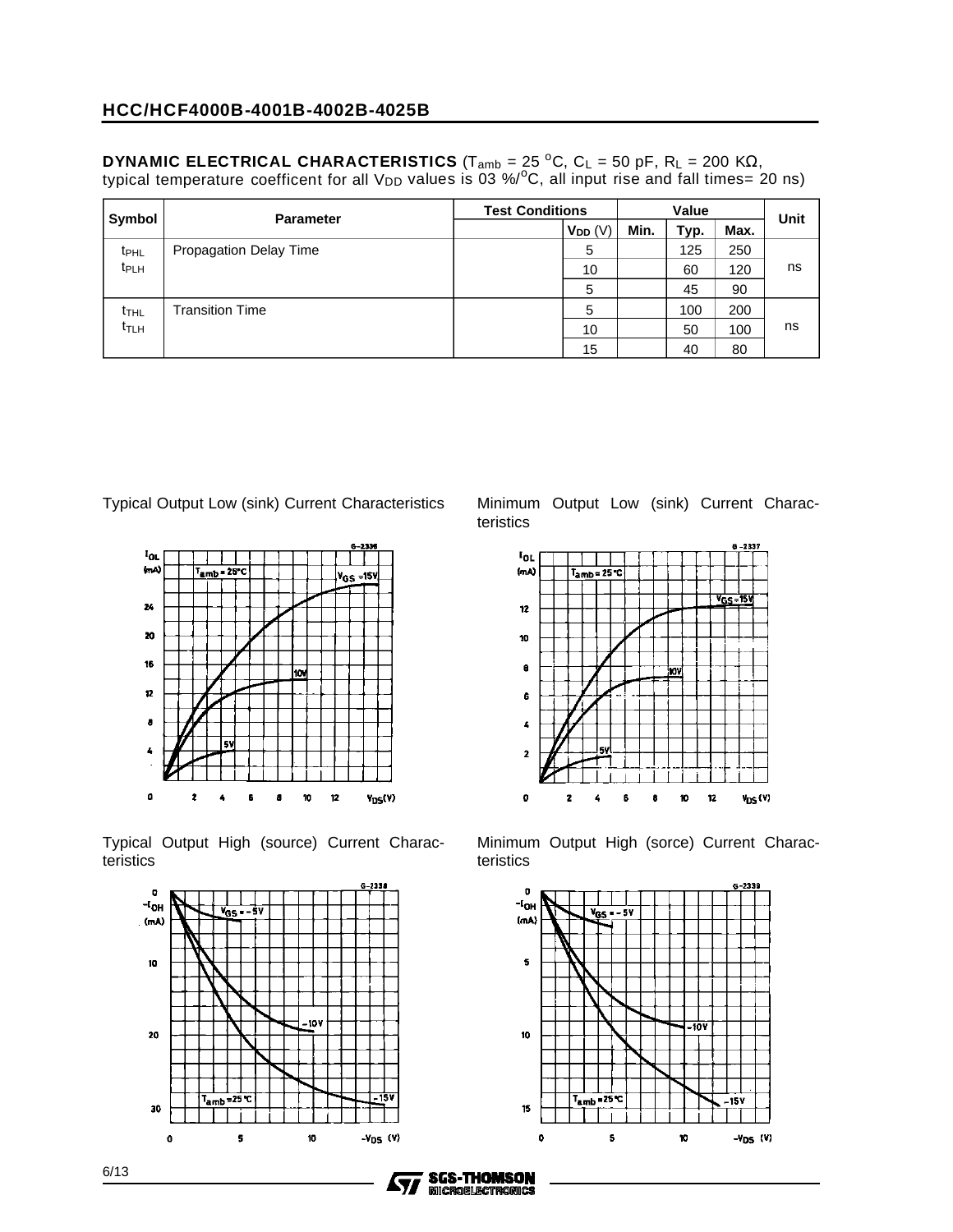

Typical Transition Time vs Load Capacitance

Typical Voltage Transfer Characteristics as a Function of Temperature



Typical Propagation Delay Time vs Load Capacitance



Typical Power Dissipation Per Gate vs Frequency



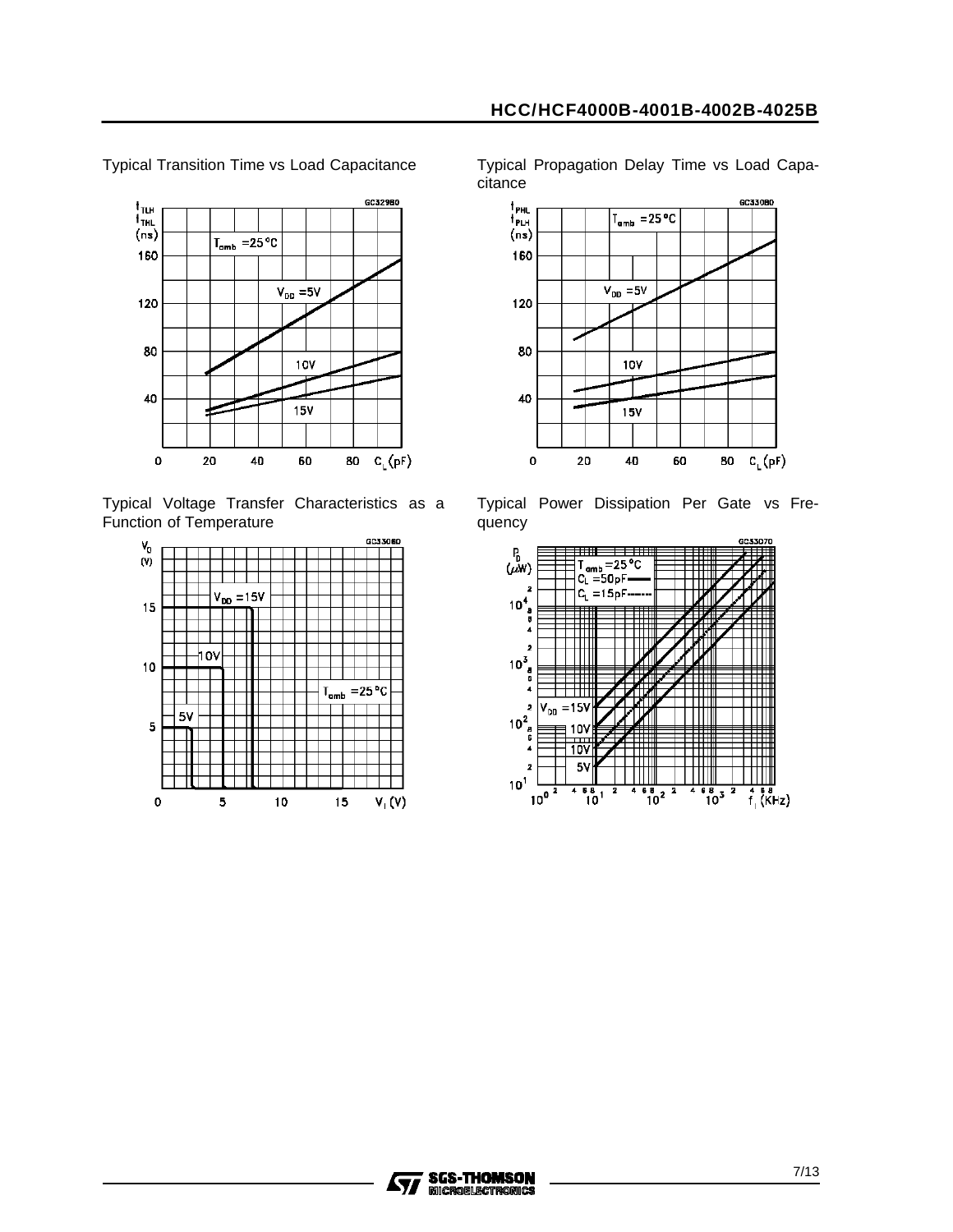#### **TEST CIRCUITS**

Quiescent Device Current. The Contract of the Noise Immunity.



Input Leakage Current.





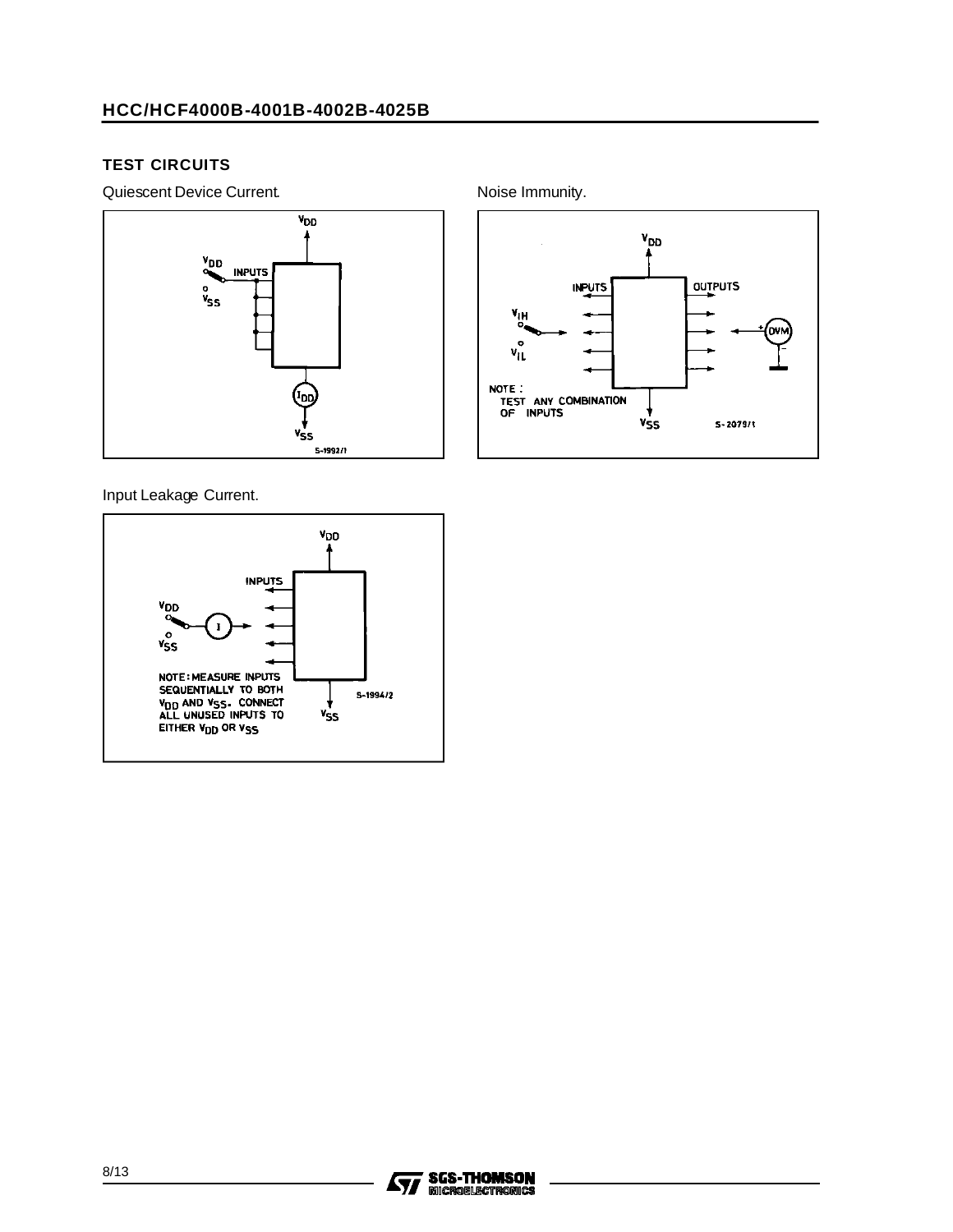| DIM.         |      | mm      |      |       | inch  |       |
|--------------|------|---------|------|-------|-------|-------|
|              | MIN. | TYP.    | MAX. | MIN.  | TYP.  | MAX.  |
| a1           | 0.51 |         |      | 0.020 |       |       |
| $\, {\sf B}$ | 1.39 |         | 1.65 | 0.055 |       | 0.065 |
| $\sf b$      |      | $0.5\,$ |      |       | 0.020 |       |
| b1           |      | 0.25    |      |       | 0.010 |       |
| $\mathsf D$  |      |         | 20   |       |       | 0.787 |
| $\mathsf E$  |      | 8.5     |      |       | 0.335 |       |
| ${\bf e}$    |      | 2.54    |      |       | 0.100 |       |
| e3           |      | 15.24   |      |       | 0.600 |       |
| $\mathsf F$  |      |         | 7.1  |       |       | 0.280 |
| I            |      |         | 5.1  |       |       | 0.201 |
| L            |      | 3.3     |      |       | 0.130 |       |
| $\mathsf Z$  | 1.27 |         | 2.54 | 0.050 |       | 0.100 |

## **Plastic DIP14 MECHANICAL DATA**

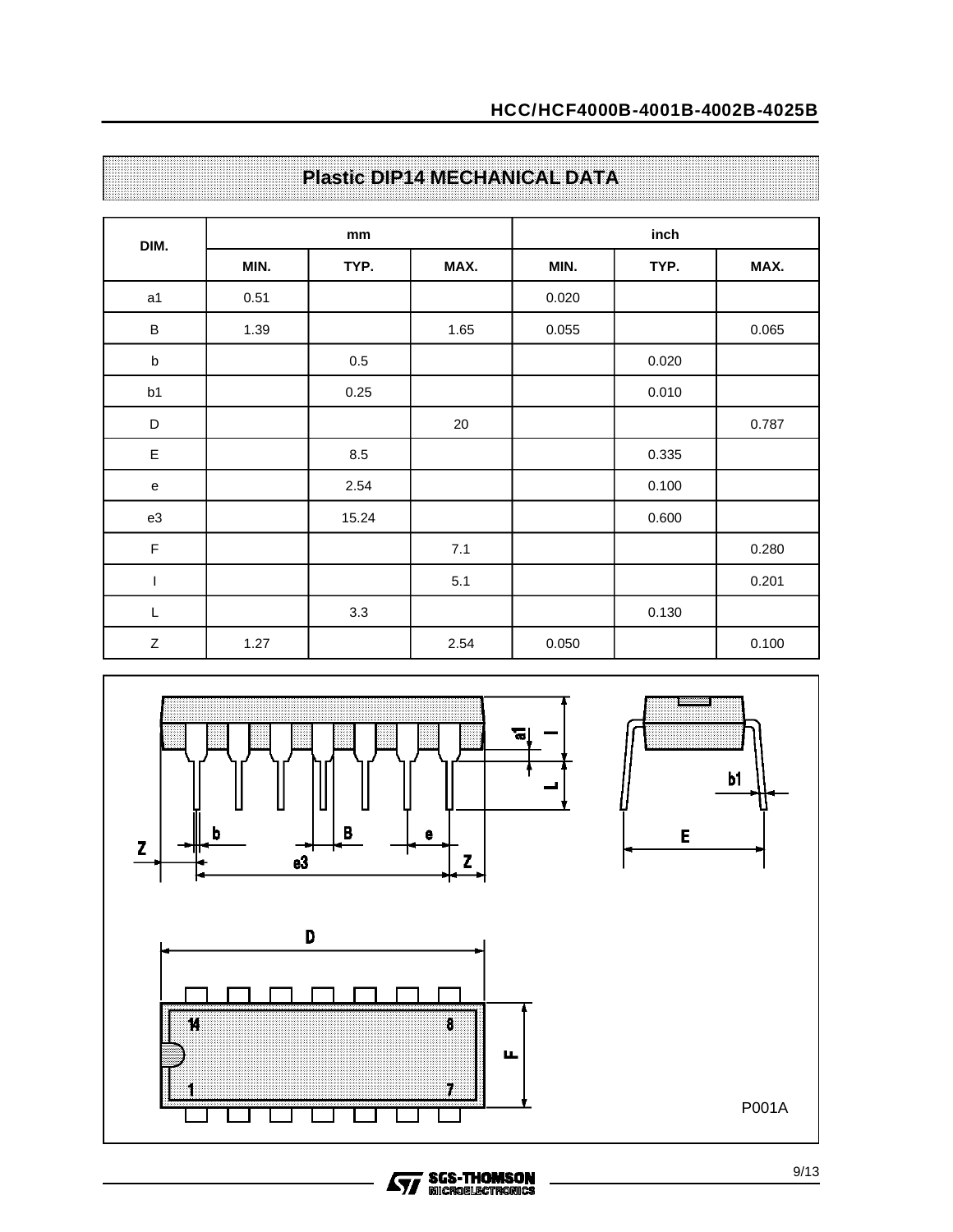#### **HCC/HCF4000B-4001B-4002B-4025B**

|  |  |  |  |  |  |  |  |  |  |  |  |  |  |  |  |  |  |  |  |  |  |  |  |  |  |  |  |  |  |  |  |  |  |  |  |  |  |  |  | <b>Ceramic DIP14/1 MECHANICAL DATA</b> |  |
|--|--|--|--|--|--|--|--|--|--|--|--|--|--|--|--|--|--|--|--|--|--|--|--|--|--|--|--|--|--|--|--|--|--|--|--|--|--|--|--|----------------------------------------|--|
|  |  |  |  |  |  |  |  |  |  |  |  |  |  |  |  |  |  |  |  |  |  |  |  |  |  |  |  |  |  |  |  |  |  |  |  |  |  |  |  |                                        |  |

| DIM.                      |      | mm    |      |       | inch  |       |
|---------------------------|------|-------|------|-------|-------|-------|
|                           | MIN. | TYP.  | MAX. | MIN.  | TYP.  | MAX.  |
| $\boldsymbol{\mathsf{A}}$ |      |       | 20   |       |       | 0.787 |
| $\sf B$                   |      |       | 7.0  |       |       | 0.276 |
| D                         |      | 3.3   |      |       | 0.130 |       |
| E                         | 0.38 |       |      | 0.015 |       |       |
| e3                        |      | 15.24 |      |       | 0.600 |       |
| F                         | 2.29 |       | 2.79 | 0.090 |       | 0.110 |
| G                         | 0.4  |       | 0.55 | 0.016 |       | 0.022 |
| $\boldsymbol{\mathsf{H}}$ | 1.17 |       | 1.52 | 0.046 |       | 0.060 |
| L                         | 0.22 |       | 0.31 | 0.009 |       | 0.012 |
| M                         | 1.52 |       | 2.54 | 0.060 |       | 0.100 |
| ${\sf N}$                 |      |       | 10.3 |       |       | 0.406 |
| $\sf P$                   | 7.8  |       | 8.05 | 0.307 |       | 0.317 |
| Q                         |      |       | 5.08 |       |       | 0.200 |



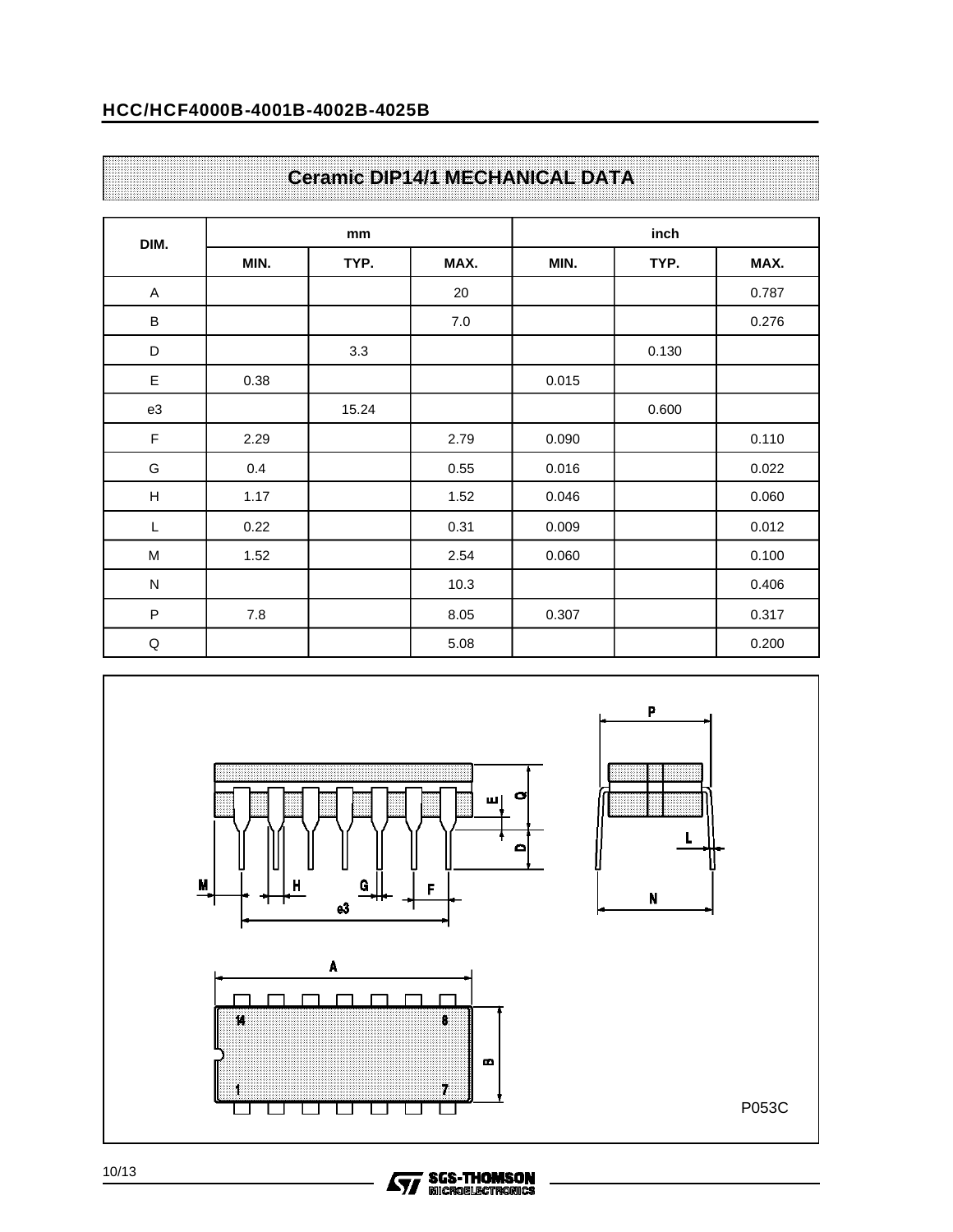| DIM.           |      | mm   |      |                  | inch  |       |  |  |  |  |  |
|----------------|------|------|------|------------------|-------|-------|--|--|--|--|--|
|                | MIN. | TYP. | MAX. | MIN.             | TYP.  | MAX.  |  |  |  |  |  |
| A              |      |      | 1.75 |                  |       | 0.068 |  |  |  |  |  |
| a <sub>1</sub> | 0.1  |      | 0.2  | 0.003            |       | 0.007 |  |  |  |  |  |
| a2             |      |      | 1.65 |                  |       | 0.064 |  |  |  |  |  |
| b              | 0.35 |      | 0.46 | 0.013            |       | 0.018 |  |  |  |  |  |
| b1             | 0.19 |      | 0.25 | 0.007            |       | 0.010 |  |  |  |  |  |
| $\mathsf C$    |      | 0.5  |      |                  | 0.019 |       |  |  |  |  |  |
| $\mathtt{c1}$  |      |      |      | 45° (typ.)       |       |       |  |  |  |  |  |
| D              | 8.55 |      | 8.75 | 0.336            |       | 0.344 |  |  |  |  |  |
| E              | 5.8  |      | 6.2  | 0.228            |       | 0.244 |  |  |  |  |  |
| ${\bf e}$      |      | 1.27 |      |                  | 0.050 |       |  |  |  |  |  |
| e3             |      | 7.62 |      |                  | 0.300 |       |  |  |  |  |  |
| F              | 3.8  |      | 4.0  | 0.149            |       | 0.157 |  |  |  |  |  |
| G              | 4.6  |      | 5.3  | 0.181            |       | 0.208 |  |  |  |  |  |
| L              | 0.5  |      | 1.27 | 0.019            |       | 0.050 |  |  |  |  |  |
| M              |      |      | 0.68 |                  |       | 0.026 |  |  |  |  |  |
| $\mathbb S$    |      |      |      | $8^\circ$ (max.) |       |       |  |  |  |  |  |

## **SO14 MECHANICAL DATA**

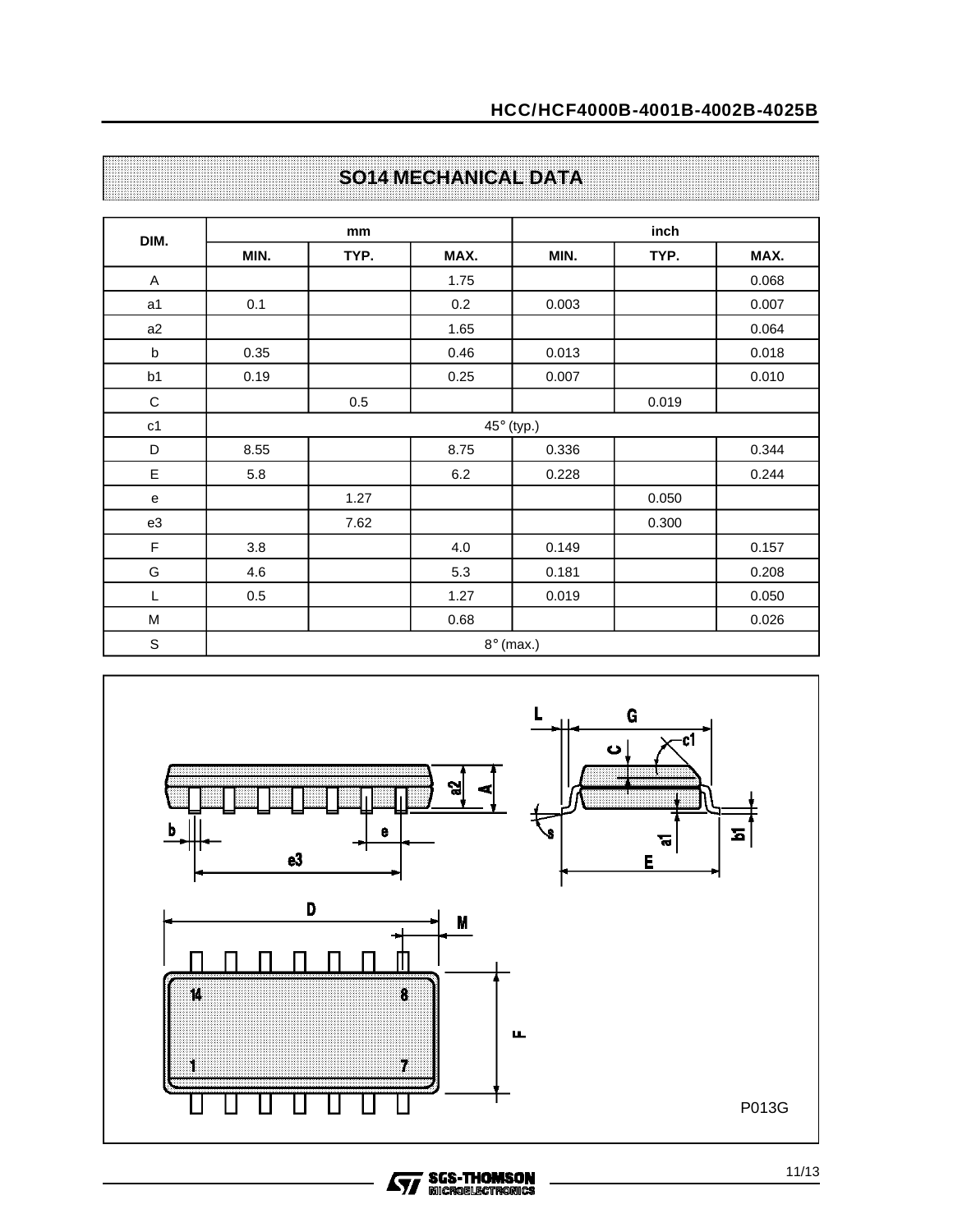### **HCC/HCF4000B-4001B-4002B-4025B**

## **PLCC20 MECHANICAL DATA**

| DIM.        |      | mm   |       |       | inch  |       |
|-------------|------|------|-------|-------|-------|-------|
|             | MIN. | TYP. | MAX.  | MIN.  | TYP.  | MAX.  |
| A           | 9.78 |      | 10.03 | 0.385 |       | 0.395 |
| $\sf B$     | 8.89 |      | 9.04  | 0.350 |       | 0.356 |
| $\mathsf D$ | 4.2  |      | 4.57  | 0.165 |       | 0.180 |
| d1          |      | 2.54 |       |       | 0.100 |       |
| d2          |      | 0.56 |       |       | 0.022 |       |
| E           | 7.37 |      | 8.38  | 0.290 |       | 0.330 |
| e           |      | 1.27 |       |       | 0.050 |       |
| e3          |      | 5.08 |       |       | 0.200 |       |
| $\mathsf F$ |      | 0.38 |       |       | 0.015 |       |
| G           |      |      | 0.101 |       |       | 0.004 |
| M           |      | 1.27 |       |       | 0.050 |       |
| M1          |      | 1.14 |       |       | 0.045 |       |